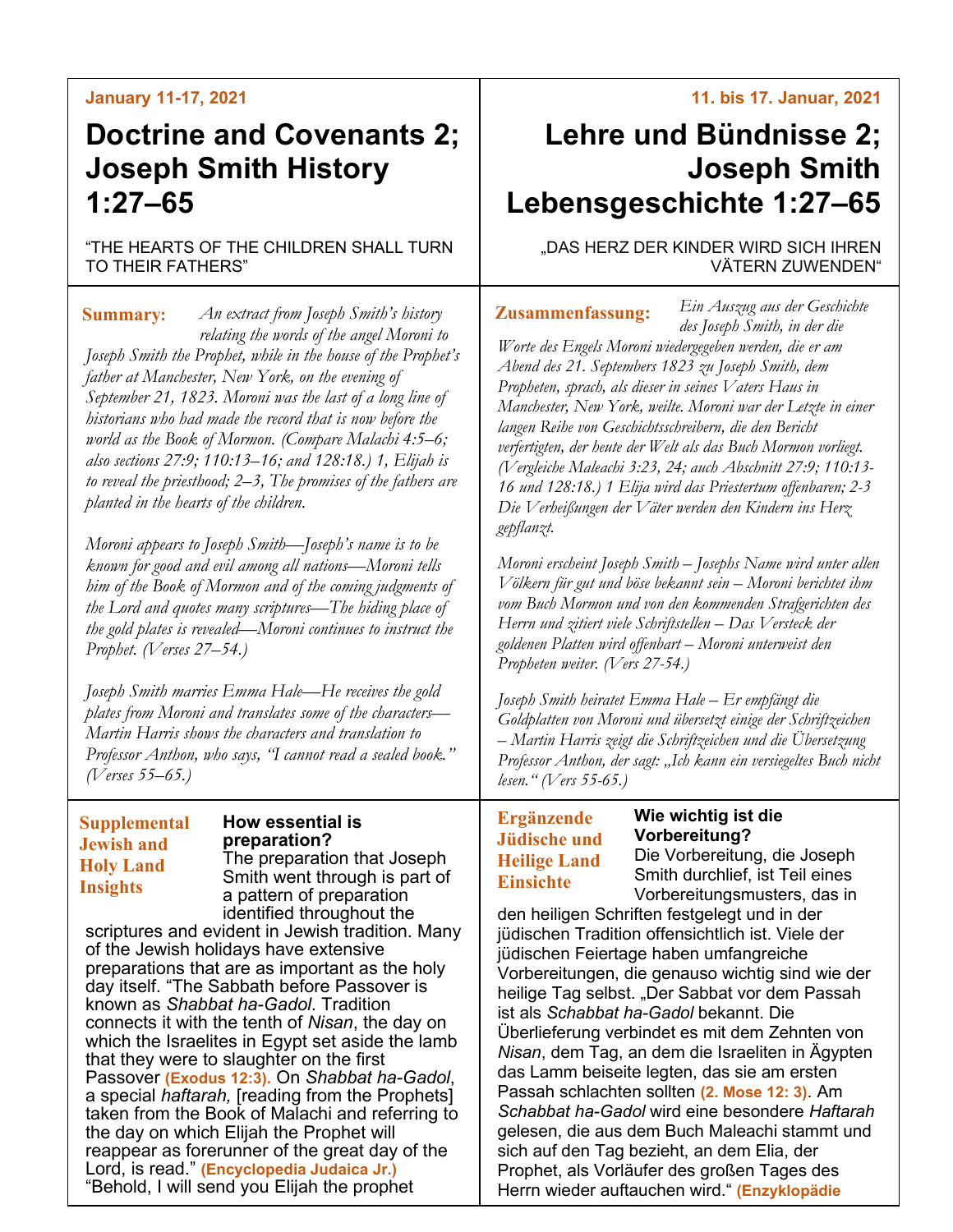| before the coming of the great and dreadful<br>day of the LORD: And he shall turn the heart of<br>the fathers to the children, and the heart of the<br>children to their fathers, lest I come and smite<br>the earth with a curse." (Malachi 4:5-6) The<br>prophesy of Elijah being the forerunner of the<br>Messiah implies a unique preparation for<br>salvation. Elijah's mission, reflected in temple<br>ordinances, is part of the preparation for<br>mankind to be completely saved in the life to<br>come.                                                                                                                                                                                                                                                                                                                                                                                                                                                                                                                                                                                                                                                                                                                                                                                                                                                                                                                                                                                                                                                                                                                                                                               | Judaica Jr.) "Bevor aber der Tag des HERRN<br>kommt, der große und furchtbare Tag, seht, da<br>sende ich zu euch den Propheten Elija. Er wird<br>das Herz der Väter wieder den Söhnen zuwenden<br>und das Herz der Söhne ihren Vätern, damit ich<br>nicht komme und das Land schlage mit Bann."<br>(Maleachi 2: 23-24) Die Prophezeiung, dass Elia<br>der Vorläufer des Messias ist, impliziert eine<br>einzigartige Vorbereitung auf die Erlösung. Elias<br>Mission, die sich in den heiligen Handlungen des<br>Tempels widerspiegelt, ist Teil der Vorbereitung<br>darauf, dass die Menschheit im kommenden<br>Leben vollständig gerettet wird.                                                                                                                                                                                                                                                                                                                                                                                                                                                                                                                                                                                                                                                                                                                                                                                                                                                                                                                                                                                                                                                                                                                                    |
|-------------------------------------------------------------------------------------------------------------------------------------------------------------------------------------------------------------------------------------------------------------------------------------------------------------------------------------------------------------------------------------------------------------------------------------------------------------------------------------------------------------------------------------------------------------------------------------------------------------------------------------------------------------------------------------------------------------------------------------------------------------------------------------------------------------------------------------------------------------------------------------------------------------------------------------------------------------------------------------------------------------------------------------------------------------------------------------------------------------------------------------------------------------------------------------------------------------------------------------------------------------------------------------------------------------------------------------------------------------------------------------------------------------------------------------------------------------------------------------------------------------------------------------------------------------------------------------------------------------------------------------------------------------------------------------------------|--------------------------------------------------------------------------------------------------------------------------------------------------------------------------------------------------------------------------------------------------------------------------------------------------------------------------------------------------------------------------------------------------------------------------------------------------------------------------------------------------------------------------------------------------------------------------------------------------------------------------------------------------------------------------------------------------------------------------------------------------------------------------------------------------------------------------------------------------------------------------------------------------------------------------------------------------------------------------------------------------------------------------------------------------------------------------------------------------------------------------------------------------------------------------------------------------------------------------------------------------------------------------------------------------------------------------------------------------------------------------------------------------------------------------------------------------------------------------------------------------------------------------------------------------------------------------------------------------------------------------------------------------------------------------------------------------------------------------------------------------------------------------------------|
| How significant was the preparation<br>preceding ancient Temple functions?<br>Anciently, temple sacrifices had a preparation<br>period. "During the period of the Second<br>Temple, hundreds of thousands of pilgrims<br>from within Erez Israel as well as from the<br>Diaspora streamed to the Temple at each of<br>the three festivals. The pilgrims would arrive<br>several days before the festival, and would<br>prepare for their entry into the Temple to offer<br>there the obligatory sacrifices. This was the<br>essential component of the pilgrimage act"<br>(Encyclopedia Judaica Jr.) The temple teaches<br>about the creation and purpose of life. In<br>Jewish customs, even the creation itself had a<br>preparation period. ". almost all scholars<br>agree that the text is teaching that God created<br>an orderly and good universe. They note that<br>each of the first three days is used to prepare<br>the work for the next three days." (Encyclopedia<br><b>Judaica Jr.)</b> Although Jews generally do not<br>refer to a life after death, sages have taught<br>that our earth life is a preparation for the life to<br>come. "The sages of the Talmud saw life as a<br>prelude to life in the world to come. 'This world<br>is like a vestibule before the world to come;<br>prepare yourself in the vestibule that you may<br>enter into the hall' (Mishnah, Avot 4:21). In<br>other words, according to rabbinic theology, the<br>physical life a person has is a kind of trial<br>period for his 'real' life which comes after<br>death. Indeed, in rabbinic parlance, the life<br>after death is known as 'the world of truth'."<br>(Encyclopedia Judaica Jr.) | Wie wichtig war die Vorbereitung vor den<br><b>Funktionen des alten Tempels?</b><br>In der Antike hatten Tempelopfer eine<br>Vorbereitungszeit. "Während der Zeit des Zweiten<br>Tempels strömten Hunderttausende Pilger aus Erez<br>Israel sowie aus der Diaspora bei jedem der drei<br>Feste zum Tempel. Die Pilger würden einige Tage<br>vor dem Fest eintreffen und sich auf ihren Eintritt in<br>den Tempel vorbereiten, um dort die obligatorischen<br>Opfer darzubringen. Dies war der wesentliche<br>Bestandteil des Pilgergesetzes " (Enzyklopädie<br>Judaica Jr.) Der Tempel lehrt über die Schöpfung<br>und den Sinn des Lebens. In jüdischen Bräuchen<br>hatte sogar die Schöpfung selbst eine<br>Vorbereitungszeit. ". Fast alle Gelehrten sind sich<br>einig, dass der Text lehrt, dass Gott ein geordnetes<br>und gutes Universum geschaffen hat. Sie stellen<br>fest, dass jeder der ersten drei Tage verwendet wird,<br>um die Arbeit für die nächsten drei Tage<br>vorzubereiten." (Enzyklopädie Judaica Jr.) Obwohl<br>sich Juden im Allgemeinen nicht auf ein Leben nach<br>dem Tod beziehen, haben die Weisen gelehrt, dass<br>unser Erdenleben eine Vorbereitung auf das<br>kommende Leben ist. "Die Weisen des Talmud<br>sahen das Leben als Auftakt für das Leben in der<br>kommenden Welt. "Diese Welt ist wie ein Vorraum<br>vor der kommenden Welt; Bereite dich im Vorraum<br>vor, damit du die Halle betreten kannst "(Mischna,<br>Avot 4:21). Mit anderen Worten, nach der<br>rabbinischen Theologie ist das physische Leben<br>eines Menschen eine Art Probezeit für sein "reales"<br>Leben, das nach dem Tod kommt. In der<br>rabbinischen Sprache wird das Leben nach dem Tod<br>als "Welt der Wahrheit" bezeichnet."<br>(Enzyklopädie Judaica Jr.) |
| How was history used as a prophecy of the<br>future?<br>The preparation of scriptures for later use is<br>definitely a pattern seen in the Bible as well as<br>the Book of Mormon. There is strong evidence<br>that Biblical texts were lost and even found<br>again as told in an account of King Josiah.<br>"During the renovation, the book of                                                                                                                                                                                                                                                                                                                                                                                                                                                                                                                                                                                                                                                                                                                                                                                                                                                                                                                                                                                                                                                                                                                                                                                                                                                                                                                                               | Wie wurde die Geschichte als Prophezeiung<br>der Zukunft verwendet?<br>Die Vorbereitung der heiligen Schriften für die<br>spätere Verwendung ist definitiv ein Muster, das<br>sowohl in der Bibel als auch im Buch Mormon zu<br>sehen ist. Es gibt starke Beweise dafür, dass<br>biblische Texte verloren gingen und sogar<br>wiedergefunden wurden, wie in einem Bericht von                                                                                                                                                                                                                                                                                                                                                                                                                                                                                                                                                                                                                                                                                                                                                                                                                                                                                                                                                                                                                                                                                                                                                                                                                                                                                                                                                                                                        |

König Josiah berichtet. "Während der

Deuteronomy was discovered in one of the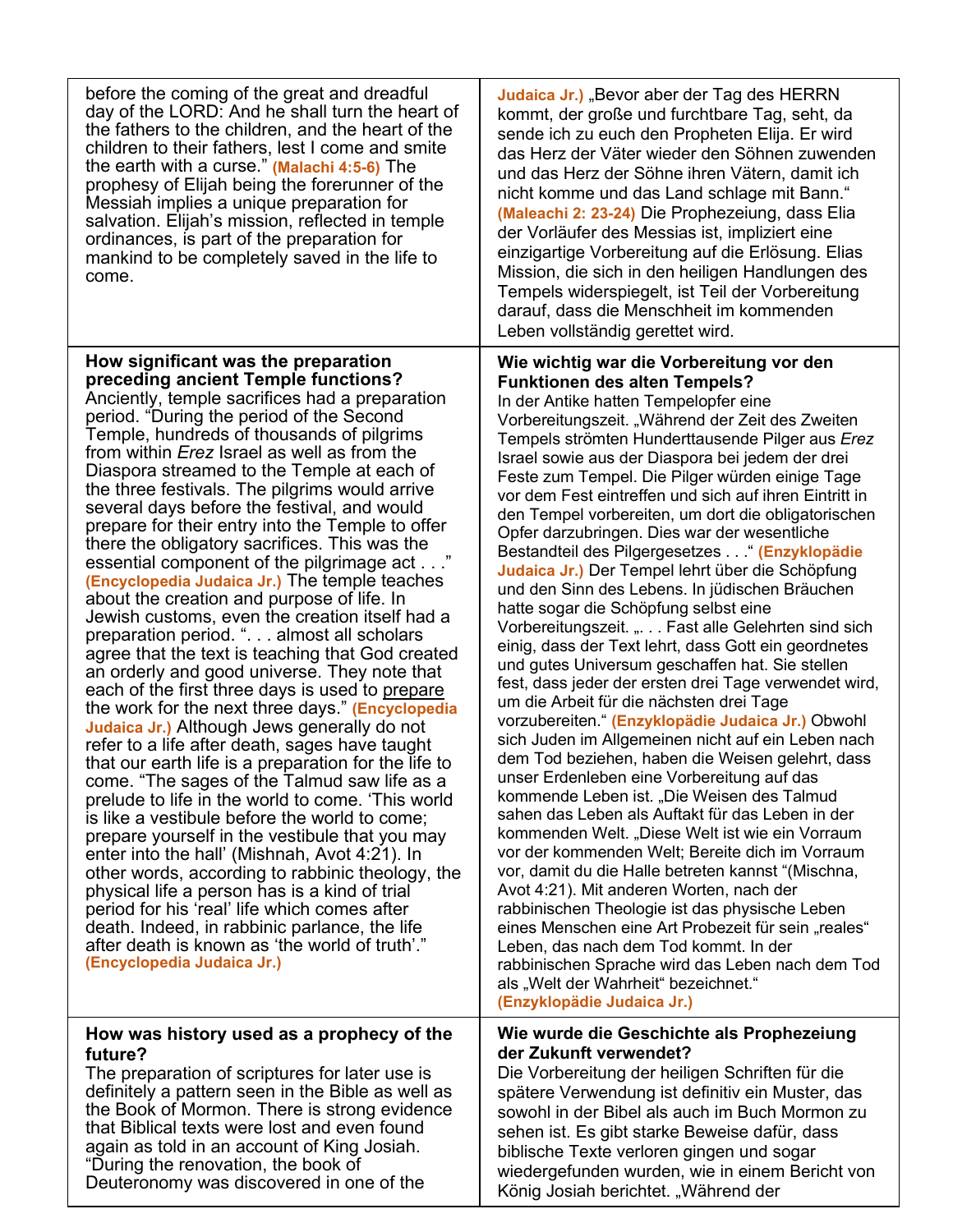storage chambers. The biblical Books had previously been destroyed by Amon so that the find caused a sensation. When the Book was read to Josiah he was deeply shocked by its prophesies of doom. He immediately sent a delegation to the prophetess Hulda to ask her advice. The answer was forthright and not reassuring–Jerusalem and the Temple were doomed, but Josiah himself would not live to see their destruction. Josiah led the people to the Temple in repentance. He issued a proclamation to celebrate the Passover according to the ancient statutes. The people flocked to Jerusalem from all corners of the kingdom to celebrate the renovation of the Temple and the holiday of Passover. Josiah was far-sighted. Despite his successes, he heeded Hulda's prophesy and hid the Ark of the Covenant so that it should not be captured when Jerusalem fell. He also hid the anointing oil, prepared in the wilderness by Moses." **(Encyclopedia Judaica Jr.)** Some of the witnesses for the Book of Mormon are the previous prophets who foresaw its coming and its value in the restoration of all things. "And the vision of all is become unto you as the words of a book that is sealed, which *men*  deliver to one that is learned, saying, Read this, I pray thee: and he saith, I cannot; for it *is*  sealed: And the book is delivered to him that is not learned, saying, Read this, I pray thee: and he saith, I am not learned. Wherefore the Lord said, Forasmuch as this people draw near *me*  with their mouth, and with their lips do honour me, but have removed their heart far from me, and their fear toward me is taught by the precept of men: Therefore, behold, I will proceed to do a marvellous work . . . *even* a marvellous work and a wonder: for the wisdom of their wise *men* shall perish, and the understanding of their prudent *men* shall be hid." **(Isaiah 29:12-14)**

# **How can objects be utilized in a witness role?**

Starting with the ancient prophets, the function of witnesses is very established. Some modern/biblical considerations of the legal term "witness" follow. "*Kiddushin* is a legal act of acquisition of the bride by the groom: by handing over an object of value (usually a simple ring) to the bride in the presence of two witnesses and reciting the formula, 'Behold you are consecrated unto me with this ring according to the law of Moses and Israel,' the groom signifies his intent to reserve the bride exclusively to himself, and by accepting the ring the bride signifies her consent." **(Encyclopedia Judaica Jr.)**

Renovierung wurde das Buch Deuteronomium in einer der Lagerkammern entdeckt. Die biblischen Bücher waren zuvor von Amon zerstört worden, so dass der Fund für Aufsehen sorgte. Als das Buch Josiah vorgelesen wurde, war er zutiefst schockiert über seine Prophezeiungen des Untergangs. Er sandte sofort eine Delegation an die Prophetin Hulda, um sie um Rat zu fragen. Die Antwort war direkt und nicht beruhigend - Jerusalem und der Tempel waren zum Scheitern verurteilt, aber Josiah selbst würde ihre Zerstörung nicht erleben. Josiah führte die Menschen in Buße zum Tempel. Er gab eine Proklamation heraus, um das Passah nach den alten Gesetzen zu feiern. Die Menschen strömten aus allen Ecken des Königreichs nach Jerusalem, um die Renovierung des Tempels und den Feiertag des Passahfestes zu feiern. Josiah war weitsichtig. Trotz seiner Erfolge beachtete er Huldas Prophezeiung und versteckte die Bundeslade, damit sie nicht erobert werden sollte, wenn Jerusalem fiel. Er versteckte auch das Salböl, das Moses in der Wüste zubereitet hatte." **(Enzyklopädie Judaica Jr.)** Einige der Zeugen für das Buch Mormon sind die früheren Propheten, die sein Kommen und seinen Wert für die Wiederherstellung aller Dinge vorausgesehen haben. "Und gibt man das Buch einem, der nicht lesen kann, und sagt: Lies dies doch!, dann wird er sagen: Ich kann nicht lesen. Der Herr sagte: Weil dieses Volk sich mir mit seinem Mund näherte und mich mit seinen Lippen ehrte, sein Herz aber fernhielt von mir und weil ihre Furcht vor mir zu einem angelernten menschlichen Gebot wurde, darum, siehe, will ich weiterhin wunderbar an diesem Volk handeln, wunderbar und wundersam. Dann wird die Weisheit seiner Weisen vergehen und die Klugheit seiner Klugen sich verbergen.

**(Jesaja 29: 12-14)**

# **Wie können Objekte in einer Zeugenrolle verwendet werden?**

Beginnend mit den alten Propheten ist die Funktion der Zeugen sehr etabliert. Es folgen einige moderne / biblische Überlegungen zum juristischen Begriff "Zeuge". "*Kidduschin* ist ein rechtlicher Akt des Erwerbs der Braut durch den Bräutigam: indem er der Braut in Gegenwart von zwei Zeugen einen Wertgegenstand (normalerweise einen einfachen Ring) übergibt und die Formel rezitiert:, Siehe, du bist mir geweiht mit Dieser Ring bedeutet nach dem Gesetz Mose und Israels: "Der Bräutigam bedeutet seine Absicht, die Braut ausschließlich für sich selbst zu reservieren, und durch die Annahme des Rings bedeutet die Braut ihre Zustimmung."

**(Enzyklopädie Judaica Jr.)**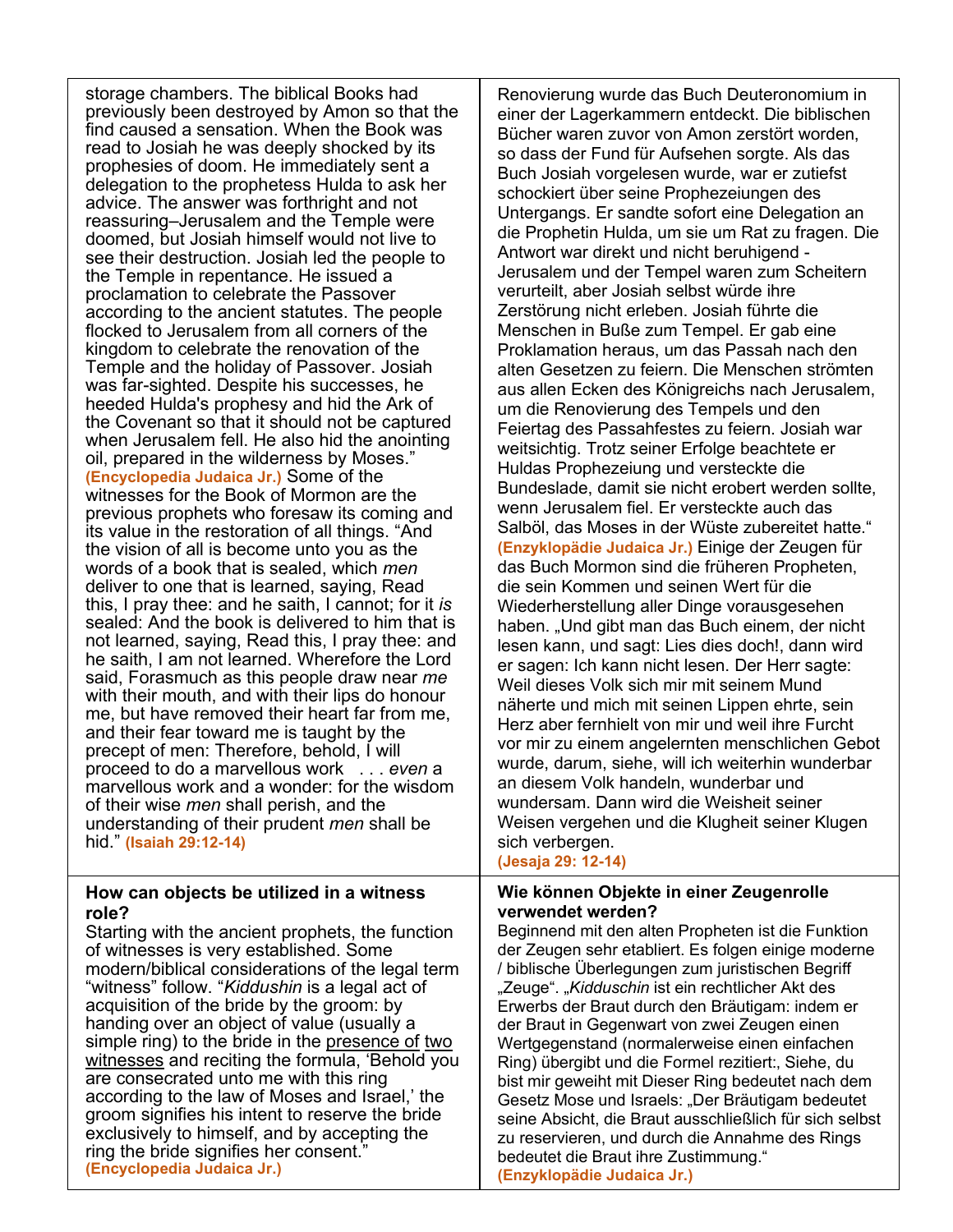| How does the recurring use of metal plates |  |
|--------------------------------------------|--|
| reflect a more permanent witness?          |  |

In ancient times the text of a document used by the Dead Sea Scrolls community of Jews, (Essenes) had been incised on thin sheets of copper which were then joined together as a scroll. The treasure described in the Copper Scroll (3Q15) found in 1952 describes an accounting of gold and silver, as well as many coins and vessels. **(https://dornsife.usc.edu/ wsrp/copper-scroll/)** "(A) graceful example of an American stone box dating to A.D. 650–900. Discovered at the base of the temple of Kulkulcan at Chichen Itza in Yucatan, Mexico, in the late 1800s, where it is exhibited, it measures approximately 2 1/2 by 2 by 2 feet, exterior. The box is carved out of one piece of stone, the rounded lid out of another. In this box were found masonry tools; other stone boxes containing jewelry and precious textiles have been found throughout Mexico and Central America. Many of them are on exhibit in the Museum of Anthropology, Mexico City." **(See Cheesman, "The Stone Box,"** *Improvement Era,* **Oct. 1966, pp. 876–78, 900.) (https://www.churchofjesuschrist.org/study/ensign /1979/10/ancient-writing-on-metal-lates?lang=eng)**

### **What laws govern witnesses?**

"The laws involving witness are many. Not all people are qualified to testify before the court. Among those not admissible are slaves, minors (before *bar mitzvah*), lunatics, the deaf and dumb, the blind, criminals who have not repented their crime, relatives of any party involved in the case of the judges, one who stands to gain from his testimony, and, in certain cases, women. Any person who has seen the event but does not testify is liable to punishment which will be meted out to him by God. In criminal cases the witness is under obligation to testify of his own accord; in civil cases the duty to testify arises only when the man is summoned to do so. "The court warns the witnesses that bearing false witness is a serious crime and each witness is investigated and interrogated separately in order to make sure that he is not lying. If it is established that the witnesses have testified falsely, they are disqualified from ever bearing witness again and, under certain circumstances receive . . . the same punishment the accused would have received had he been convicted. If one witness should contradict another, or say something contradicted by fact–the testimony is rejected. The Bible declares that in order to convict, the evidence must be given by at least two

#### **Wie spiegelt die wiederkehrende Verwendung von Metallplatten ein dauerhafteres Zeugnis wider?**

In der Antike war der Text eines Dokuments, das von der jüdischen Gemeinschaft der Schriftrollen vom Toten Meer (Essener) verwendet wurde, auf dünne Kupferbleche eingeschnitten worden, die dann als Schriftrolle zusammengefügt wurden. Der in der Kupferrolle (3Q15) von 1952 beschriebene Schatz beschreibt eine Bilanz von Gold und Silber sowie vielen Münzen und Gefäßen. **(https://dornsife.usc.edu/ wsrp/copperscroll /)** "(A) anmutiges Beispiel einer amerikanischen Steinkiste aus den Jahren 650– 900. Entdeckt am Fuße des Tempels von Kulkulcan in Chichen Itza in Yucatan, Mexiko, Ende des 19. Jahrhunderts, wo es ausgestellt ist, misst es außen etwa 2 1/2 mal 2 mal 2 Fuß. Die Schachtel ist aus einem Stück Stein geschnitzt, der abgerundete Deckel aus einem anderen. In diese Schachtel wurden Mauerwerkzeuge gefunden; Andere Steinkisten mit Schmuck und wertvollen Textilien wurden in ganz Mexiko und Mittelamerika gefunden. Viele von ihnen sind im Museum of Anthropology in Mexiko-Stadt ausgestellt." (Siehe Cheesman, "The Stone Box", **Improvement Era, Okt. 1966, S. 876–78, 900.) (https://www.churchofjesuschrist.org/study/ensign/19 79/10/ancient-writing-on -metallplatten? lang = eng)**

### **Welche Gesetze regeln Zeugen?**

"Es gibt viele Gesetze, die Zeugen betreffen. Nicht alle Personen sind qualifiziert, vor Gericht auszusagen. Unter den Unzulässigen befinden sich Sklaven, Minderjährige (vor *Bar Mizwa*), Wahnsinnige, Taube und Stumme, Blinde, Kriminelle, die ihr Verbrechen nicht bereut haben, Verwandte einer Partei, die im Fall der Richter beteiligt ist und von der sie profitieren können sein Zeugnis und in bestimmten Fällen Frauen. Jede Person, die das Ereignis gesehen hat, aber nicht aussagt, wird bestraft, die Gott ihm auferlegt. In Strafsachen ist der Zeuge verpflichtet, von sich aus auszusagen; in zivilrechtlichen Fällen entsteht die Aussagepflicht nur, wenn der Mann dazu aufgefordert wird. "Das Gericht warnt die Zeugen, dass falsches Zeugnis ein schweres Verbrechen ist, und jeder Zeuge wird separat untersucht und verhört, um sicherzustellen, dass er nicht lügt. Wenn festgestellt wird, dass die Zeugen falsch ausgesagt haben, werden sie von der erneuten Zeugenaussage ausgeschlossen und erhalten unter bestimmten Umständen. . . die gleiche Strafe, die der Angeklagte erhalten hätte, wenn er verurteilt worden wäre. Sollte ein Zeuge einem anderen widersprechen oder etwas sagen, das durch Tatsachen widerlegt wird, wird das Zeugnis abgelehnt. Die Bibel erklärt, dass zur Verurteilung die Beweise von mindestens zwei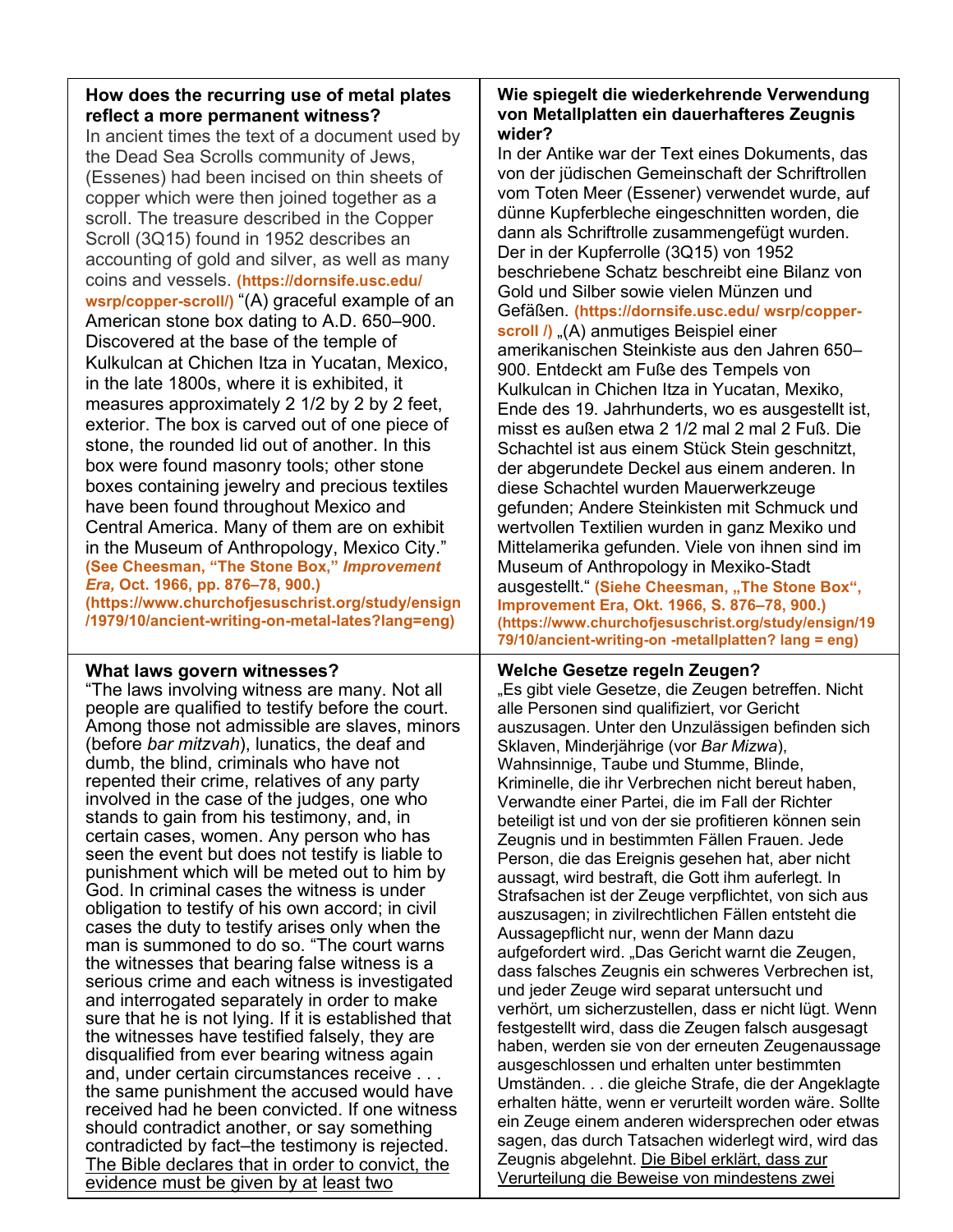witnesses. However, in certain cases such as those requiring an oath, a single witness is valid. A testimony must be given by the witness himself and not by another who says that he heard such a testimony. Acceptable witnesses who sign a document render it valid." "*Halakhic* requirements of the marriage ceremony include giving of the ring by the groom to the bride in the presence of two valid witnesses." "Today in courts in most countries, it is common practice to 'swear in' all witnesses. Jewish law never adopted this custom, preferring to accept testimony without the administration of an oath, as long as there were at least two witnesses who corroborated each other's testimony, as well as other supportive evidence. Testimony given under oath was, in fact, considered to be a particularly weak form of evidence, and it was only accepted when there was a complete lack of something better. When the judicial oath was administered, it was only used in civil cases and then not to the witnesses but to the defendant, or less often, to the plaintiff. In capital cases, a judicial oath was never administered, since it was assumed that no one charged with a capital crime could be believed, even under oath. **(Encyclopedia Judaica Jr.)**

**What evidence is needed to prove perjury?** "In Jewish law, perjury can only be proven by the evidence of two other witnesses who both testify that the perjurer could not have been present at the time and place he claims. These second witnesses must give their evidence in the presence of the first witness. Only in this way can the charge of perjury be leveled: if the second witnesses simply disagree with the first but cannot break his alibi, or if the second witnesses do not offer their refutal in front of the first, this constitutes not perjury, but contradiction in which case all the evidence is disregarded. "The punishment for perjury is laid down in **Deuteromony 19:19–21**: 'You shall do to him as he schemed to do to his fellow (i.e., the accused).' There was considerable discussion on the death sentence for perjurers, complicated by a debate on whether a perjurer who had intended to kill by his false testimony, but had not in fact succeeded in doing so, was himself liable for execution. The law was interpreted to mean that a perjurer should suffer what he had schemed to do, not what had occurred, but in practice the death sentence was rarely carried out for any offense . . . perjurers were usually fined or flogged . . . never allowed to act as witnesses again . . . convictions for perjury were widely publicized." **(Encyclopedia Judaica Jr.)**

Zeugen vorgelegt werden müssen. In bestimmten Fällen, z. B. wenn ein Eid erforderlich ist, ist jedoch ein einziger Zeuge gültig. Ein Zeugnis muss vom Zeugen selbst gegeben werden und nicht von einem anderen, der sagt, dass er ein solches Zeugnis gehört hat. Akzeptable Zeugen, die ein Dokument unterschreiben, machen es gültig. " "Zu den halachischen Anforderungen der Trauung gehören

. . . Übergabe des Rings durch den Bräutigam an die Braut in Gegenwart von zwei gültigen Zeugen. " "Heutzutage ist es in den meisten Ländern üblich, alle Zeugen vor Gericht zu "schwören." Das jüdische Gesetz hat diesen Brauch nie übernommen und es vorgezogen, Zeugnis ohne Eid anzunehmen, solange es mindestens zwei Zeugen gab, die das Zeugnis des anderen bestätigten, sowie andere unterstützende Beweise. Unter Eid gegebenes Zeugnis wurde in der Tat als besonders schwache Form des Beweises angesehen, und es wurde nur akzeptiert, wenn es an etwas Besserem mangelte. Wenn der gerichtliche Eid geleistet wurde, wurde er nur in Zivilsachen und dann nicht an die Zeugen, sondern an den Angeklagten oder seltener an den Kläger angewendet. In Kapitalfällen wurde nie ein richterlicher Eid geleistet, da davon ausgegangen wurde, dass auch unter Eid niemandem geglaubt werden konnte, der eines Kapitalverbrechens angeklagt war." **(Enzyklopädie Judaica Jr.)**

### **Welche Beweise werden benötigt, um Meineid zu beweisen?**

"Nach jüdischem Recht kann Meineid nur durch die Beweise von zwei anderen Zeugen bewiesen werden, die beide bezeugen, dass der Meineid zu dem von ihm behaupteten Zeitpunkt und Ort nicht anwesend sein konnte. Diese zweiten Zeugen müssen in Anwesenheit des ersten Zeugen aussagen. Nur so kann die Anklage wegen Meineids geebnet werden: Wenn die zweiten Zeugen dem ersten einfach nicht zustimmen, aber sein Alibi nicht brechen können oder wenn die zweiten Zeugen ihre Widerlegung nicht vor dem ersten anbieten, handelt es sich nicht um Meineid, sondern um Widerspruch In diesem Fall werden alle Beweise ignoriert. "Die Strafe für Meineid ist in **Deuteromony 19: 19–21** festgelegt:, Du sollst ihm antun, wie er es seinem Gefährten (d.h. dem Angeklagten) vorhatte. "Es gab erhebliche Diskussionen über das Todesurteil für Meineidige, kompliziert durch eine Debatte darüber, ob ein Meineidige, der durch sein falsches Zeugnis töten wollte, dies aber tatsächlich nicht geschafft hatte, selbst für die Hinrichtung verantwortlich war. Das Gesetz wurde dahingehend ausgelegt, dass ein Meineidiger leiden sollte, was er vorhatte, nicht was geschehen war, aber in der Praxis wurde das Todesurteil selten wegen einer Straftat vollstreckt

. . . Meineidige wurden normalerweise mit Geldstrafen belegt oder ausgepeitscht . . . nie wieder als Zeugen auftreten dürfen. . . Verurteilungen